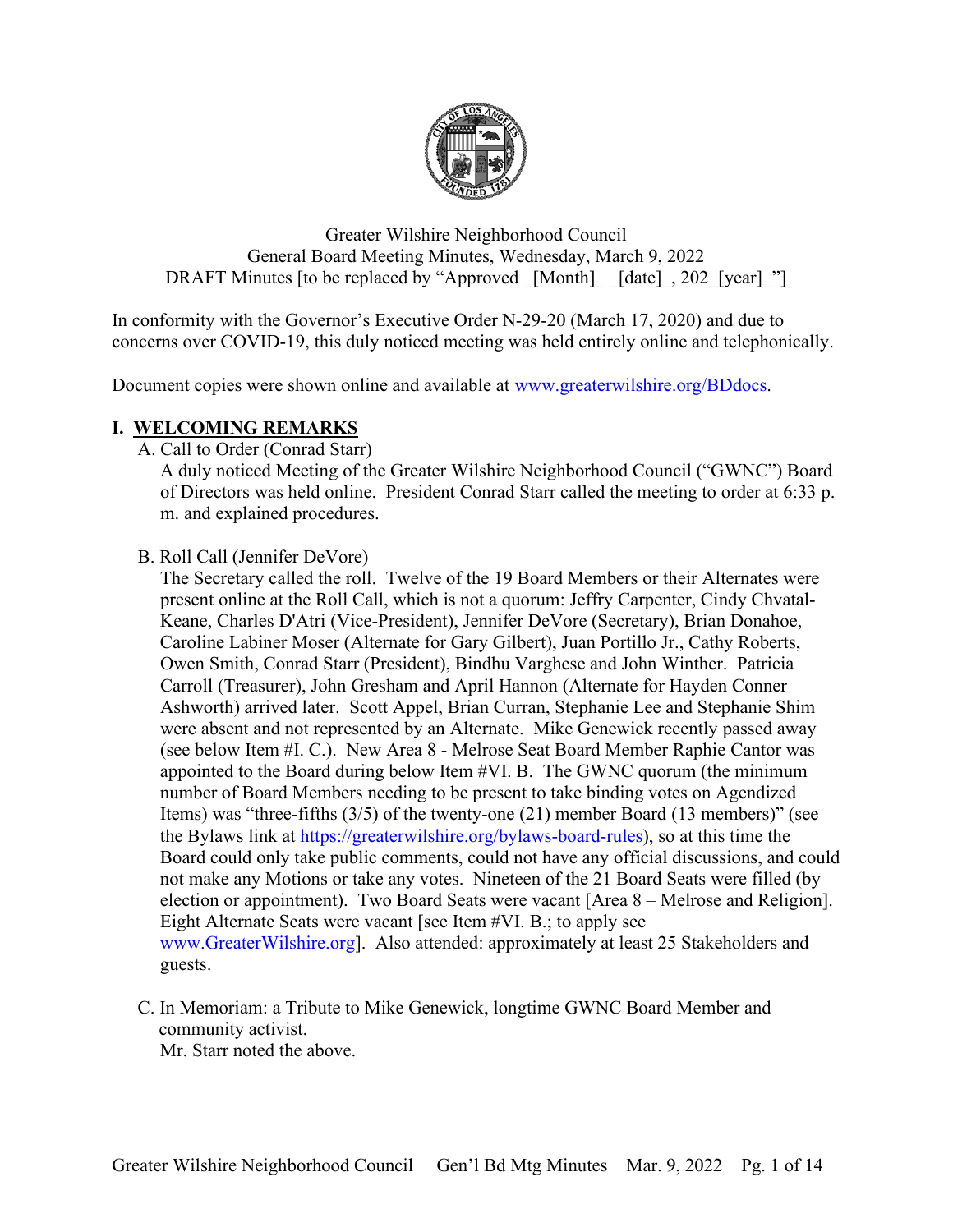*Board Member Patti Carroll arrived online at this time (6:37), making 13 Board Members (or their Alternate(s)) present online (the GWNC quorum was thirteen. Now the Board could take binding votes on Agendized Items.*

Ms. Moser paid tribute to Mr. Genewick and his long community service.

*Board Member John Gresham arrived online at this time (6:39), making 14 Board Members (or their Alternate(s)) present online (the GWNC quorum was thirteen).*

Ms. Carroll, Mr. D'Atri and Mr. Gresham noted Mr. Genewick's military and community service, and that he was an original GWNC Member.

### **II. GOVERNMENT REPORTS & ANNOUNCEMENTS**

A. Fifth Council District (Rob Fisher - [rob.fisher@lacity.org\)](mailto:rob.fisher@lacity.org) Rob Fisher, a Field Deputy for L.A. City District Five Councilman Paul Koretz [323-866- 1828; [www.LACity.org/council/cd5\]](http://www.lacity.org/council/cd5), also paid tribute to Mr. Genewick. Mr. Fisher reported that "the speed hump program . . . is coming back . . . sometime in June." Councilmember Koretz allocated discretionary funding to the LAPD. There will be

increased enforcement regarding vending in the Highland median, especially at  $3<sup>rd</sup>$ ,  $6<sup>th</sup>$ and Beverly. He encouraged contacting him if that's "not happening in the next few weeks."

- B. Thirteenth Council District (George Hakopiants george.hakopiants $(a)$ lacity.org) George Hakopiants, a Field Deputy for L.A. City District 13 Councilman Mitch O'Farrell [213-207-3023; [https://cd13.lacity.org\]](https://cd13.lacity.org/), also paid tribute to Mr. Genewick. Mr. Hakopiants thanked the Board and resident Max Kirkham for helping Councilman O'Farrell participate in the recent Homeless Count. The DWP Assistance Plan provides utility bill financial help; see LADWP.com/cares. There'll be an April  $30<sup>th</sup>$  free fruit and shade tree giveaway (up to seven) event and community cleanup. The overnight parking district was approved by the City Transportation Committee; the full Council will vote; if approved, signs will be installed "as soon as possible."
- C. Office of the Mayor (Serapia Kim serapia.kim@lacity.org) Serapia Kim, Central Area Representative for Mayor Eric Garcetti [213-978-3130; [http://LAMayor.org\]](http://lamayor.org/), was not present; there was no report.
- D. LA County Second Supervisor District (Daniel Park [dpark@bos.lacounty.gov\)](mailto:dpark@bos.lacounty.gov) Daniel Park, a Field Deputy for L.A. County District Two Supervisor Holly Mitchell (213-974-2222; [https://LACounty.gov/government/supervisors/holly-mitchell\)](https://lacounty.gov/government/supervisors/holly-mitchell), was not present; there was no report.
- E. LA County Third Supervisor District (Rachel Sherrell [rsherrell@bos.lacounty.gov\)](mailto:rsherrell@bos.lacounty.gov) Rachel Sherrell, a Field Deputy for L.A. County District Three Supervisor Sheila Kuehl [310-231-1170; [http://www.LACounty.gov/government/supervisors/sheila-kuehl\]](http://www.lacounty.gov/government/supervisors/sheila-kuehl), was not present; there was no report.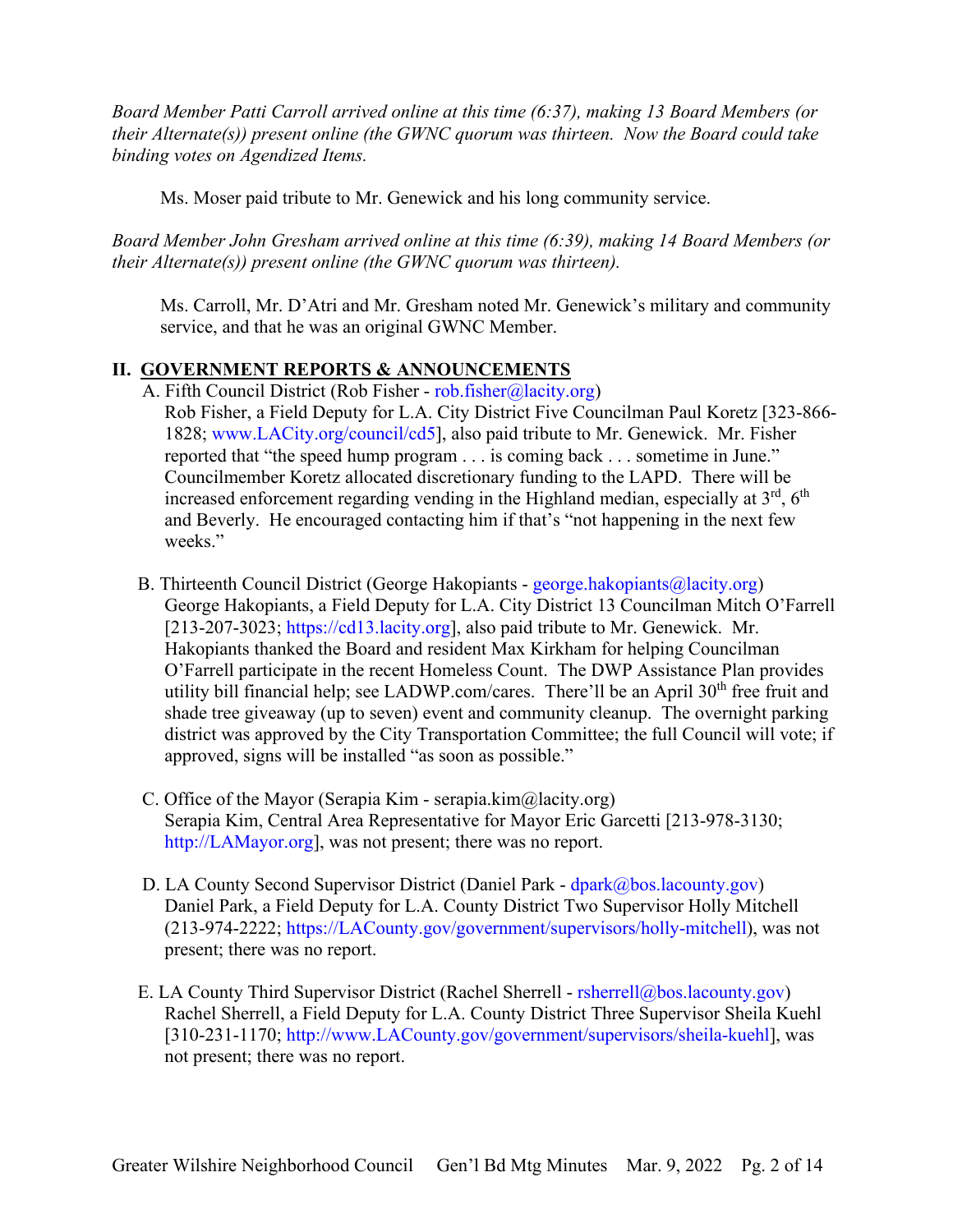- F. LAPD Olympic & Wilshire Divisions (SLOs Cho, Pelayo, Cordova, Rodriguez) Dave Cordova, an LAPD Wilshire Division Senior Lead Officer [cell/text phone 213-793- 0650; [31646@LAPD.LACity.org;](mailto:31646@LAPD.LACity.org) [www.LAPDWilshire.com\]](http://www.lapdwilshire.com/), reported that there've been "a lot of special events" causing the LAPD to "pool resources." March  $26<sup>th</sup>$  there'll be a gun buyback event and March  $27<sup>th</sup>$  is the Academy Awards. He gave crime statistics. Hebel Rodriguez, an LAPD Wilshire Division Senior Lead Officer [office 213-473-0476; cell/text phone 213-793-0715; [35738@LAPD.LACity.org](mailto:35738@LAPD.LACity.org) ; [www.LAPDWilshire.com](http://www.lapdwilshire.com/) ], gave crime statistics. He encouraged that, if you are meeting someone you don't know to do business, meet in a public place such as the Police Station, and, if possible, have a friend with you.
- G. Department of Neighborhood Empowerment (John Darnell [john.darnell@lacity.org\)](mailto:john.darnell@lacity.org) John Darnell, a Neighborhood Council Advocate, L.A. Dept. of Neighborhood Empowerment (DONE) [213-978-1551; [www.EmpowerLA.org\]](http://www.empowerla.org/), was not present at this time; there was no report.
- H. Other Government Representatives There were no other reports at this time.

## **III. GWNC LIAISON REPORTS**

A. LADWP (Jack Humphreville) Mr. Humphreville was not present; there was no report.

- B. Budget Representatives (Jack Humphreville / Julie Stromberg) Ms. Stromberg indicated that there was no report.
- C. LA Neighborhood Councils Coalition (LANCC) (Max Kirkham) Mr. Kirkham indicated that there was no report regarding LANCC [the Los Angeles Neighborhood Councils Coalition; [LANCC@EmpowerLA.org;](mailto:LANCC@EmpowerLA.org) [www.LANCC.org\]](http://www.lancc.org/).
- D. Public Works Liaison (Hayden Ashworth) Mr. Ashworth was not present; there was no report.
- E. Other Liaisons or Representatives

Mr. Kirkham reported that there were 30 volunteers for the Homeless Count. He thanked Mr. Portillo, Mr. Gilbert, Ms. Roberts, Mr. Starr and Ms. Carroll for help, and the GWNC for \$600 in funding; only approximately \$290 was used for the "really successful" Count.

# **IV. GENERAL PUBLIC COMMENT ON NON-AGENDA ITEMS**

Memorial Library Senior Librarian Shirley Ashe introduced herself. Michael Burbank, of City Stage Co., [\(Michael@CityStage.co\)](mailto:Michael@CityStage.co) reported that the L.A. Triathlon is scheduled for Sunday, May 15th from  $6:00$  a.m.  $-9:30$  a.m. The course is "unchanged through ... district" along Olympic Blvd. Nicolas Duhaut, representing a French language immersion program for teens [LosAngelesAtApex-Education.com], said they need a family "willing to share their language, their culture, their way of life" to host a French teen for "a few weeks"; apply by the end of April.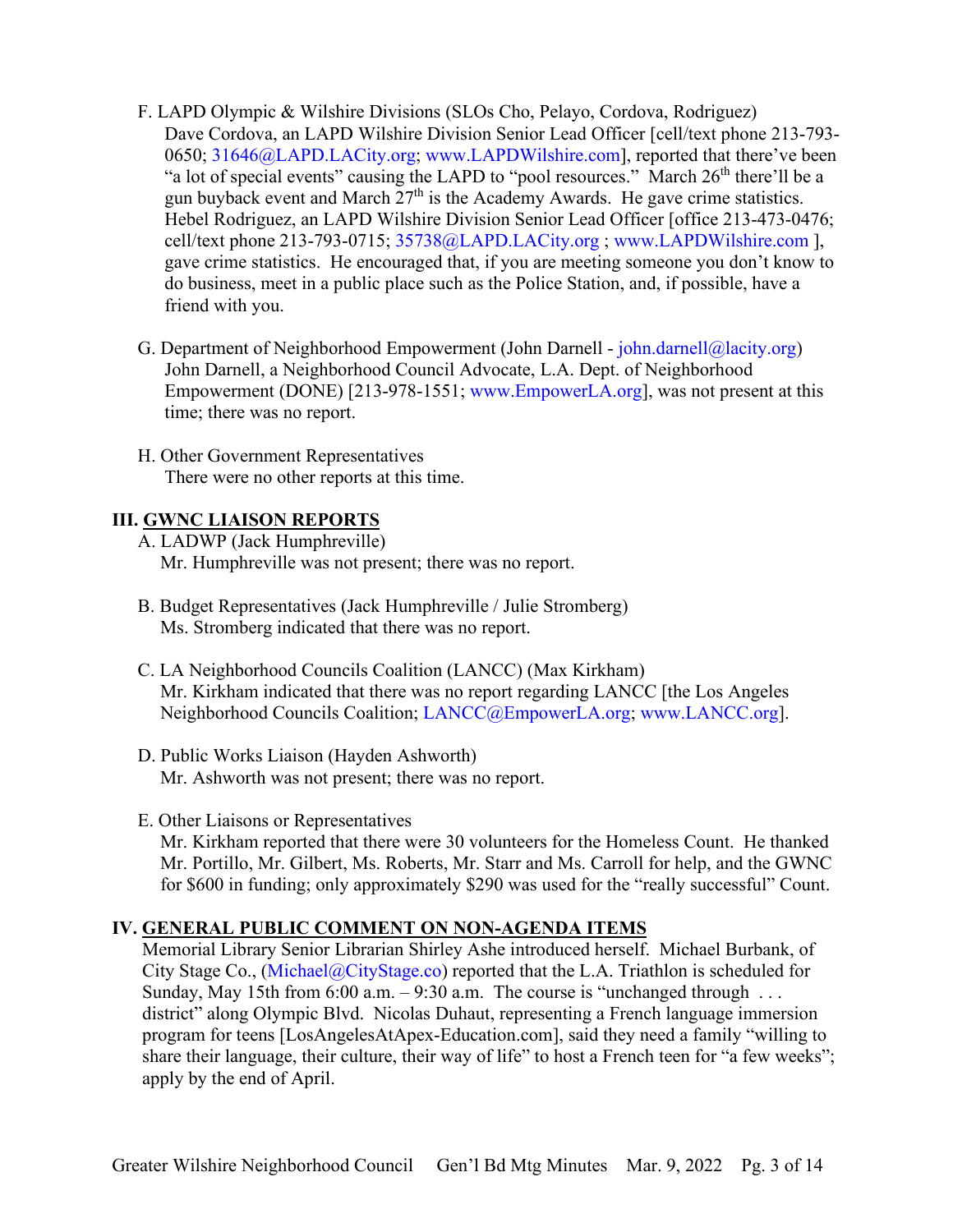# **V. OFFICER REPORTS**

#### A. President's Report

Mr. Starr noted that the GWNC is "nearing the end of the fiscal year" and there're "opportunities . . . to . . . benefit the community . . . financially"

- B. Treasurer's Report (Discussion and Possible Action). Please refer to MER in the Supporting Documents folder [\(https://greaterwilshire.org/bddocs\)](https://greaterwilshire.org/bddocs).
	- 1. Motion to Approve Monthly Expenditure Report (MER) for February 2022. Card Expenses
		- $-2/3$  Public Storage \$160.00 +
		- ﹣ 2/8 Larchmont Chronicle February \$188
		- ﹣ 2/24 Office Depot (homeless Count) \$40.48
		- ﹣ 2/24 Target (Homeless count) \$49.58
		- 2/25 Hope Lutheran Church (Homeless Count) \$200
		- 2/28 Lloyd Staffing DL Minutes \$344.23
		- ﹣ 2/28 Lloyd Staffing JC Admin \$327.75

Ms. Carroll reviewed the above.

**FUNDING MOTION** (by Ms. Carroll, seconded by Ms. DeVore): The Greater Wilshire Neighborhood Council approves its Monthly Expenditure Report for February 2022.

*Board Member Brian Donahoe had left by this time (7:31), making 13 Board Members present online (the GWNC Board quorum was thirteen).*

**FUNDING MOTION PASSED** unanimously by a roll call vote of the 13 eligible voters present with all 13 in favor ("Yes" or "Aye") (Carpenter, Carroll, Chvatal, D'Atri, DeVore, Gresham, Moser, Portillo, Roberts, Smith, Starr, Varghese and Winther); zero opposed; zero abstained.

2. Motion to Approve Individual Expenses Listed in the February 2022 MER.

**FUNDING MOTION** (by Ms. Carroll, seconded by Ms. DeVore): The Greater Wilshire Neighborhood Council approves the individual expenditures it made in February 2022.

**MOTION PASSED** unanimously without opposition.

- 3. Review of past Board Expenses that Will Appear on the March 2022 MER
	- ﹣ Lloyd Staffing TBD
	- ﹣ Village Mail Call \$400 (Contract coming)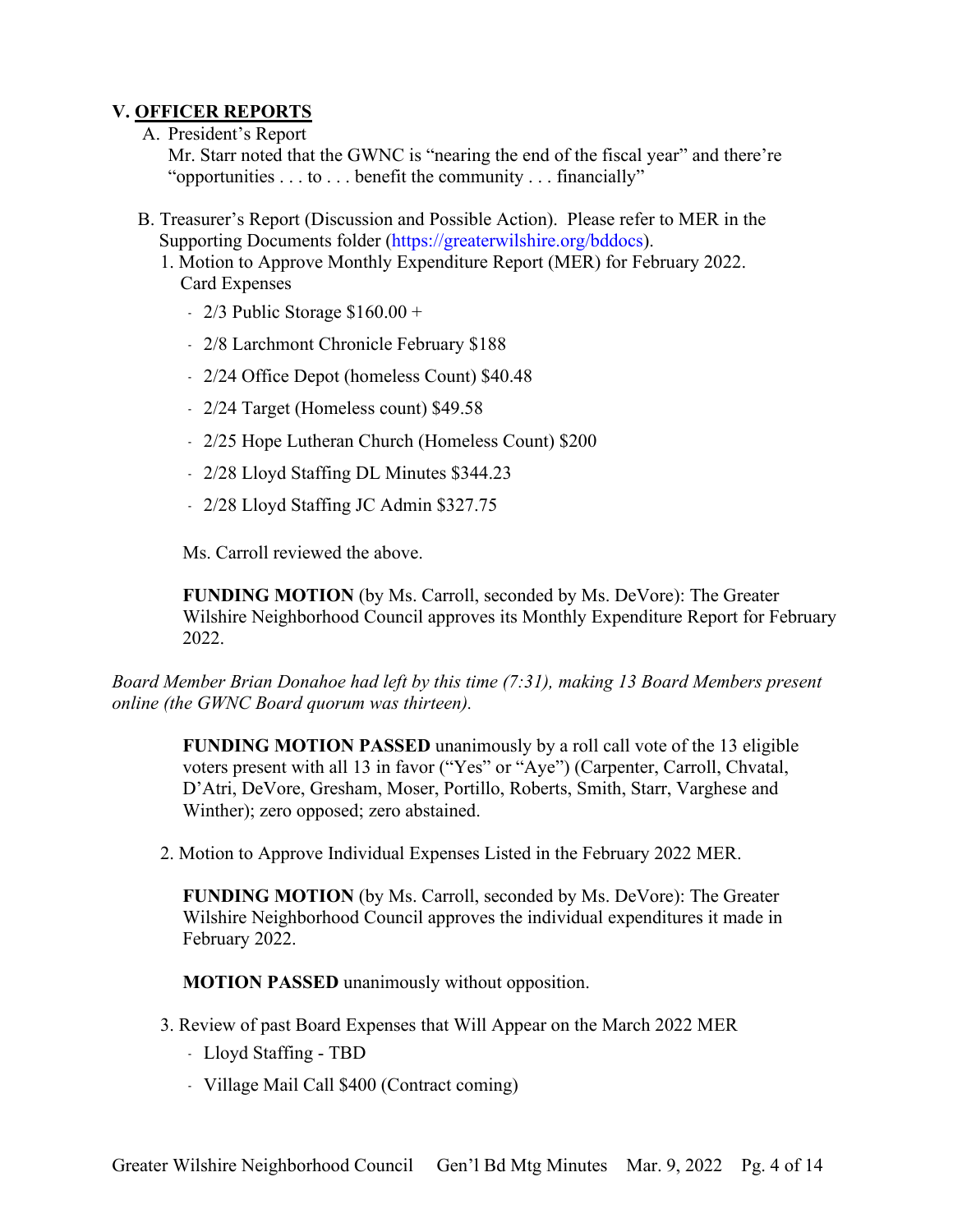- Launch LA NPG \$525
- ﹣ YMCA NPG \$525
- ﹣ Friends of Wilshire Library \$1100
- ﹣ Wilshire Crest PTA \$1350

Ms. Carroll reviewed the above.

- 4. Rollover Funds
	- a) Possible Funding Motion to Transfer \$3500 from Rollover Funds to NPGs

**FUNDING MOTION** (by Ms. Carroll, seconded by Ms. DeVore): The Greater Wilshire Neighborhood Council approves transferring \$3,500 from Rollover Funds to NPGs.

*Alternate Board Member April Hannon arrived online at this time (7:42), making 14 Board Members (or their Alternate(s)) present online (the GWNC quorum was thirteen).*

> **FUNDING MOTION PASSED** unanimously by a roll call vote of the 14 eligible voters present with all 14 in favor ("Yes" or "Aye") (Carpenter, Carroll, Chvatal, D'Atri, DeVore, Gresham, Hannon, Moser, Portillo, Roberts, Smith, Starr, Varghese and Winther); zero opposed; zero abstained.

b) Possible Funding Motion to Transfer \$6057.98 from Rollover Funds to Administrative Rental space.

**FUNDING MOTION** (by Ms. Carroll, seconded by Ms. DeVore): The Greater Wilshire Neighborhood Council approves transferring \$6,057.98 from Rollover Funds to Administrative Rental space.

**DISCUSSION**: Ms. Carroll explained that the funding already was transferred; this more specifically designates it.

**FUNDING MOTION PASSED** by a roll call vote of the 14 eligible voters present with 13 in favor ("Yes" or "Aye") (Carpenter, Carroll, Chvatal, D'Atri, DeVore, Gresham, Moser, Portillo, Roberts, Smith, Starr, Varghese and Winther); zero opposed; one abstained (the GWNC counts abstentions as neither "yes" votes or "no" votes) (Hannon).

- 5. Public Storage
	- a) Possible Funding Motion: The GWNC will pay Public Storage up to \$140 to cover the \$35 per month rental increase for the months of March, April, May, and June 2022; and will transfer \$140 from the Administrative Rental Space budget category to the Storage budget category.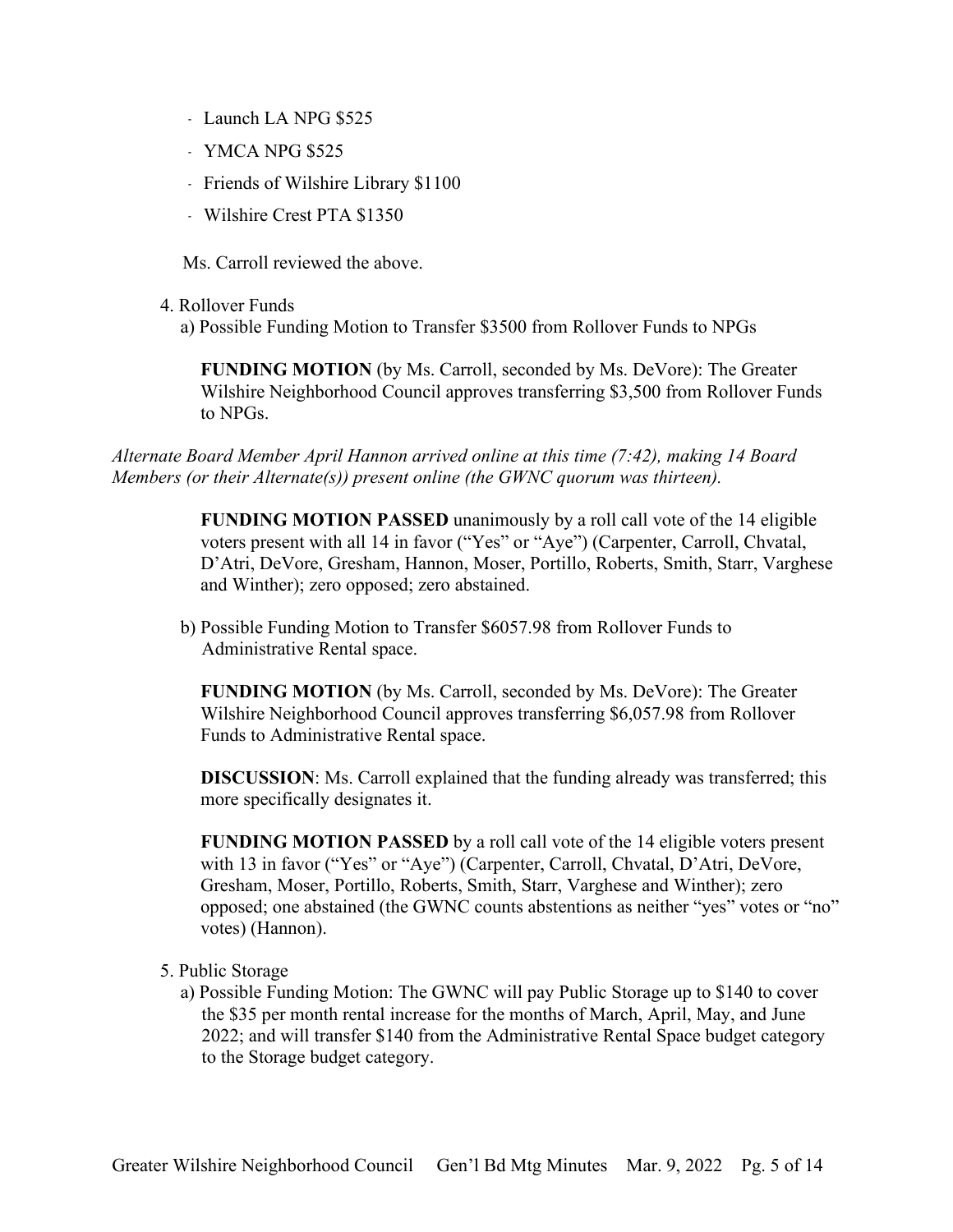Ms. Carroll reported that Public Storage raised the rent from \$160 to \$195 per month.

**FUNDING MOTION** (by Ms. Carroll, seconded by Ms. DeVore): The Greater Wilshire Neighborhood Council will pay Public Storage up to \$140 to cover the \$35 per month rental increase for the months of March, April, May, and June 2022; and will transfer \$140 from the Administrative Rental Space budget category to the Storage budget category.

**FUNDING MOTION PASSED** unanimously by a roll call vote of the 14 eligible voters present with all 14 in favor ("Yes" or "Aye") (Carpenter, Carroll, Chvatal, D'Atri, DeVore, Gresham, Hannon, Moser, Portillo, Roberts, Smith, Starr, Varghese and Winther); zero opposed; zero abstained.

- C. Vice President's Report Mr. D'Atri ceded his time.
- D. Secretary's Report Ms. DeVore indicated that there was no report.
- **VI. ADMINISTRATIVE ITEMS** (Discussion and Possible Action).
	- A. Adoption of February 9, 2022 General Board Meeting Minutes

**MOTION** (by Ms. DeVore, seconded by Ms. Chvatal): The Greater Wilshire Neighborhood Council approves the Minutes of its February 9, 2022 General Board Meeting as presented.

**MOTION PASSED** unanimously by consent; zero opposed; zero abstained.

- B. Board Member and Board Alternate Administration
	- 1. Board Director Vacancies: Area 8 Melrose
		- a) Nominations, Motions to Appoint, Elections Ms. Roberts nominated Raphie Cantor. Ms. Moser nominated Jesseca Harvey.
			- i. Jesseca Harvey (eligibility verified) [NOMINATIONS ARE NOT ALWAYS MADE BY MOTION.].

Ms. Harvey introduced herself and described her background and interest in serving the community. She has lived on Melrose at LaBrea for five years and is a neighbor of Philip Farha. She was willing to be the Alternate.

ii. Raphie Cantor (eligibility verified) [NOMINATIONS ARE NOT ALWAYS MADE BY MOTION.].

Mr. Cantor has lived on Sycamore near LaBrea for five years. Mr. Cantor introduced himself and described his background and continuing GWNC work and interest in serving the community. He was willing to be the Alternate.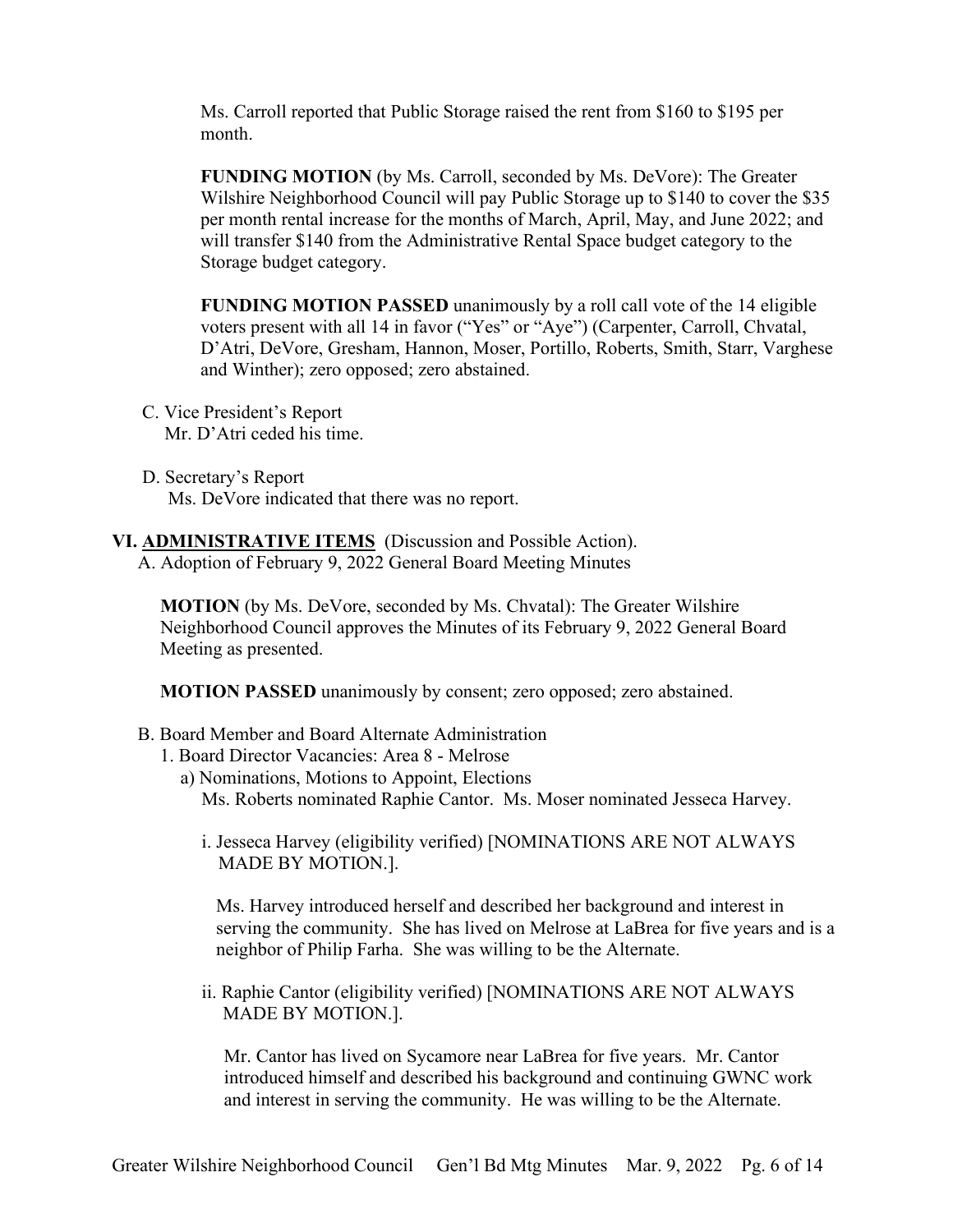iii. Other nominations

Mr. Starr indicated that there were no more nominations.

**MOTION** (by Mr. D'Atri, seconded by Mr. Carpenter): The Greater Wilshire Neighborhood Council will elect the Area 8 (Melrose) Representative Board Member from candidates Jesseca Harvey and Raphie Cantor.

**MOTION PASSED** unanimously by consent; zero opposed; zero abstained.

Three voted in favor of Jesseca Harvey (Chvatal, Gresham and Moser); nine voted in favor of Raphie Cantor (Carpenter, Carroll, D'Atri, Hannon, Portillo, Roberts, Smith, Varghese and Winther); two abstained (DeVore and Starr).

*New Board Member Raphie Cantor was Seated at this time, making 15 Board Members (or their Alternate(s)) present online (the GWNC quorum was thirteen).*

- 2. Board Alternate Vacancies: Area 4 Fremont Place, Area 6 La Brea-Hancock, Area 7 - Larchmont Village, Area 8 - Melrose, Area 9 - Oakwood/Maplewood/St. Andrews, Area 11 - Sycamore Square, Area 12 - Western-Wilton, Religion. Qualified Stakeholders interested in serving as a replacement Director or Alternate are invited to contact secretary@greaterwilshire.org for more information.
	- a) Nominations, Motions to Appoint, Elections

Mr. Starr noted the above. Mr. D'Atri nominated Jesseca Harvey as the Area 8 – Melrose Alternate Board Member.

**MOTION** (by Ms. Chvatal, seconded by Mr. Portillo): The Greater Wilshire Neighborhood Council nominates Jesseca Harvey as the Area 8 – Melrose Alternate Board Member.

**MOTION PASSED** by a roll call vote of the 13 eligible voters present with 12 in favor ("Yes" or "Aye") (Carpenter, Carroll, Chvatal, D'Atri, DeVore, Gresham, Hannon, Moser, Portillo, Roberts, Smith, Varghese and Winther); zero opposed; one abstained (the GWNC counts abstentions as neither "yes" votes or "no" votes) (Starr).

3. Administer Neighborhood Council Oath of Office to new Board Member(s): "I pledge to represent the Greater Wilshire Neighborhood Council with dignity, integrity, and pride. I will encourage other points of view, even when they differ from my own. I will respect, value and consider everyone's opinion. I will find the good in my neighborhood and praise it and promote it. To my neighbors, and to neighborhoods throughout the City of Los Angeles, I pledge to do this to the best of my ability.

Mr. Starr led Raphie Cantor and Jesseca Harvey in reading aloud the Oath.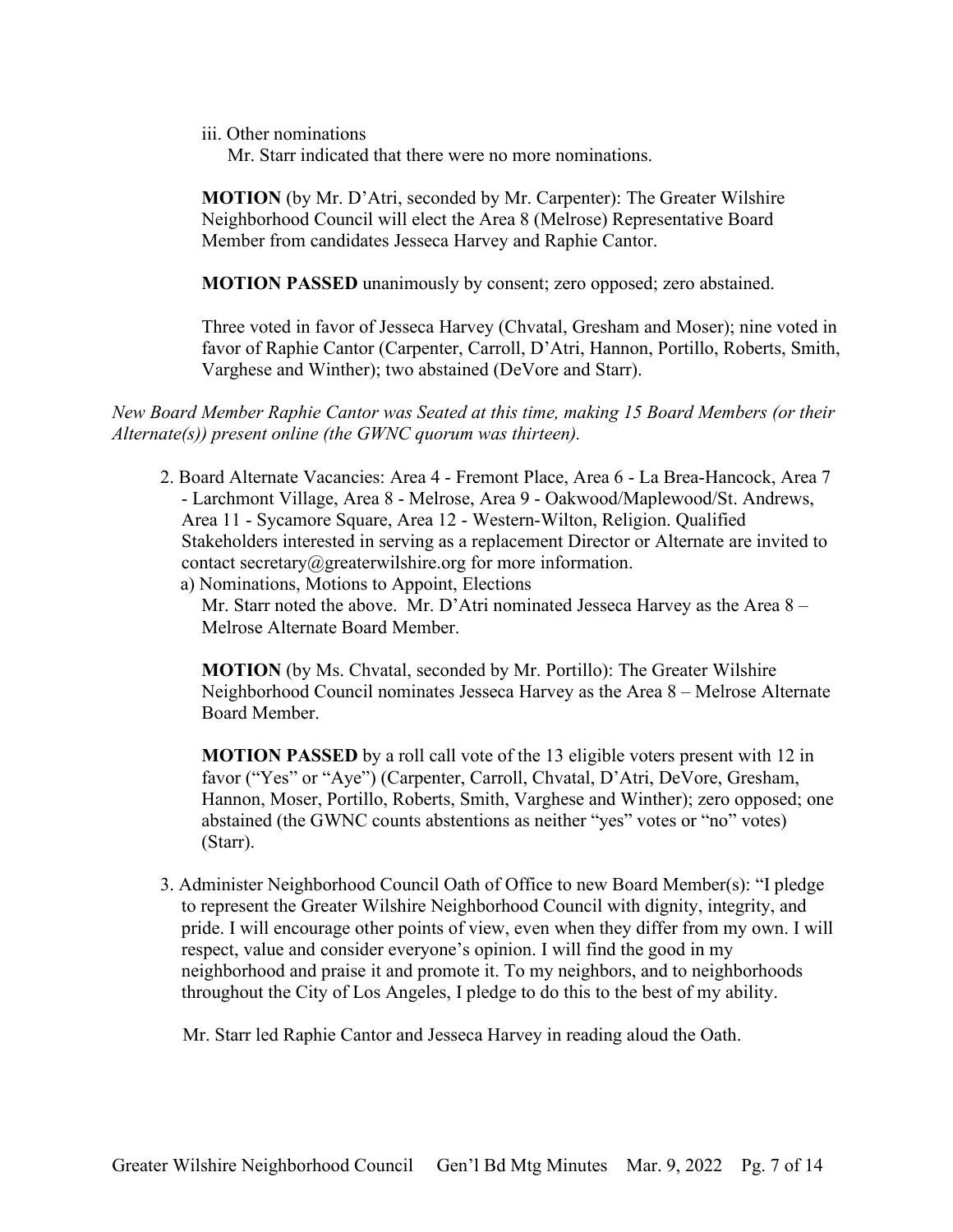- 4. Board Training Requirements: All board directors and alternates must complete ethics and funding training in order to vote on funding motions before the board. The training courses and instructions can be found at http://empowerla.org/boardmembers/.
	- a) The following people have not yet completed the REQUIRED anti-bias (ABLE) training: Varghese, Portillo, Curran, Davar, Tamayo, Cantor.

Mr. Starr noted the above.

- b) The following Board Members and Alternates are shown on https://empowerla.org/gwnc/ as NOT having completed Ethics and/or Funding and are NOT eligible to vote on financial matters:
	- Zubin Davar (Ethics, Funding)
	- April Hannon (Ethics)
	- Vincent Cox (Ethics)

Mr. Starr noted the above. Ms. DeVore confirmed that Ms. Hannon completed all trainings.

- c) Check EmpowerLA.org/GWNC for your training expirations. Mr. Starr noted the above.
- 5. Liaison and Alliance Appointments see https://empowerla.org/liaison/. Mr. Starr noted the above.

#### **VII. AD HOC COMMITTEES** (Discussion and possible action)

A. Governance Committee (Charles D'Atri)

1. Possible Motions to make changes to GWNC Bylaws, Board Rules, Committee Protocols as above.

Mr. Starr noted that Mr. D'Atri explained this at the last Board Meeting. Mr. D'Atri reported that the Committee met at least 10 times and had long discussions. He listed and thanked the Committee Members. He explained some Committee considerations regarding possible Bylaws revisions; and that "the Committee voted not to change the Bylaws." Regarding the Board Rules, "there [was] a very wide diversity of opinions." He noted that Mr. Starr and resident Jane Usher provided a lot of administrative help.

Ms. Roberts requested to change a Committee name from "Environment & Sustainability" to "Environmental & Sustainability." Mr. D'Atri explained that there were long considerations regarding the size of Committees; "nine was a compromise number." Ms. Usher further explained this. Stakeholder Jon Vein supported not changing the Bylaws; Karen Gilman and David Trainer agreed. Sam Uretsky thanked the Committee for its work. Mr. Darnell reminded that Bylaws changes must be submitted to DONE by April  $1<sup>st</sup>$ , but Rules can be changed at any time.

**MOTION** (by Mr. D'Atri, seconded by Mr. Smith): The Greater Wilshire Neighborhood Council approves the ad hoc Governance Committee recommendation to keep the Bylaws as written and approves the Board rules and protocols as submitted.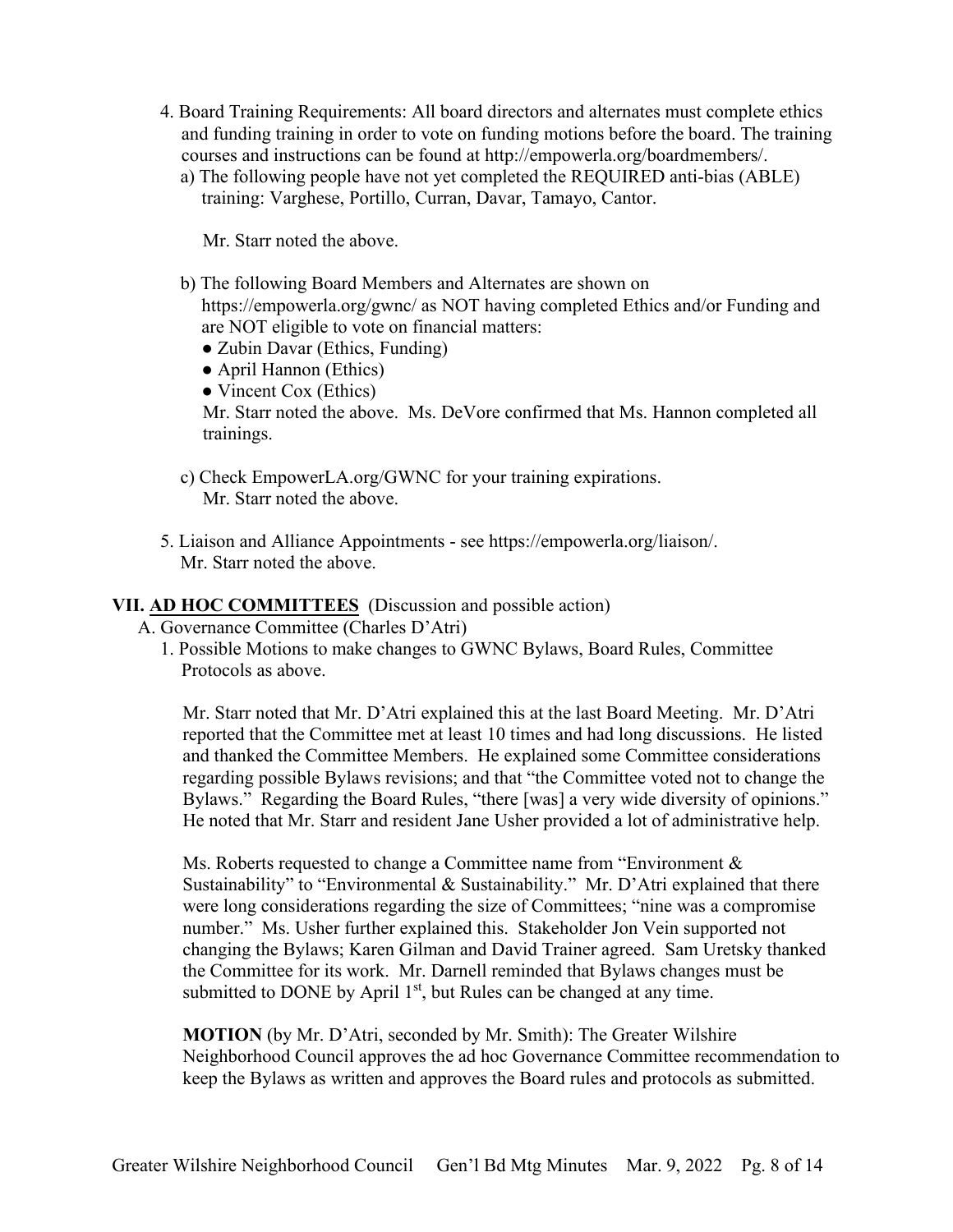**MOTION to AMEND** (by Mr. Portillo, seconded by Ms. Hannon): The Greater Wilshire Neighborhood Council also, on Board Rules page five, Committee Membership, Section D, strikes the wording "each Committee shall use good-faith efforts to recommend, and" and "use good faith efforts to."

**DISCUSSION**: Ms. Chvatal reported that "there was long discussion" about this and that "good faith" is better wording. Mr. D'Atri noted that "this was . . . heavily discussed" and opposed the amendment. Ms. Carroll believed "we can trust where they're coming from." Ms. Usher said the "good faith" language is "legally recognized" and "enforceable" and that designating a particular number makes it harder to administrate. Mr. Trainer opposed the amendment.

**MOTION to AMEND FAILED** by a roll call vote of the 15 eligible voters present with two in favor ("Yes" or "Aye") (Hannon and Portillo); 10 opposed ("No" or "Nay") (Carpenter, Carroll, Chvatal, D'Atri, DeVore, Gresham, Moser, Smith, Varghese and Winther); three abstained (the GWNC counts abstentions as neither "yes" votes or "no" votes) (Cantor, Roberts and Starr).

**MOTION to AMEND** (by Mr. Starr, seconded by Mr. D'Atri): The Greater Wilshire Neighborhood Council, in its Bylaws, will change a Committee name from "Environment & Sustainability" to "Environmental & Sustainability."

**MOTION to AMEND PASSED** unanimously by consent; zero opposed; zero abstained.

**AMENDED MOTION PASSED** unanimously by a roll call vote of the 15 eligible voters present with all 15 in favor ("Yes" or "Aye") (Carpenter, Carroll, Chvatal, D'Atri, DeVore, Gresham, Hannon, Moser, Cantor, Portillo, Roberts, Smith, Starr, Varghese and Winther); zero opposed; zero abstained.

**MOTION** (by Mr. Gresham, seconded by Mr. D'Atri): The Greater Wilshire Neighborhood Council disbands its ad hoc Bylaws Committee.

**MOTION PASSED** unanimously by consent; zero opposed; zero abstained.

2. Possible Motion to hire a Parliamentarian to review any board-approved proposed changes to Bylaws, Board Rules, Committee Protocols.

No Motion was made or vote taken.

- B. Possible motions to appoint new Ad Hoc committees:
	- 1. NPG Ad Hoc Committee

Patti Carroll, Cathy Roberts, April Hannon, John Winther and Max Kirkham volunteered to be on the ad hoc NPG Committee. Ms. Carroll nominated resident Julie Stromberg, who previously chaired the Committee. Mr. Starr requested that the Committee bring recommendations to the Board by its May meeting.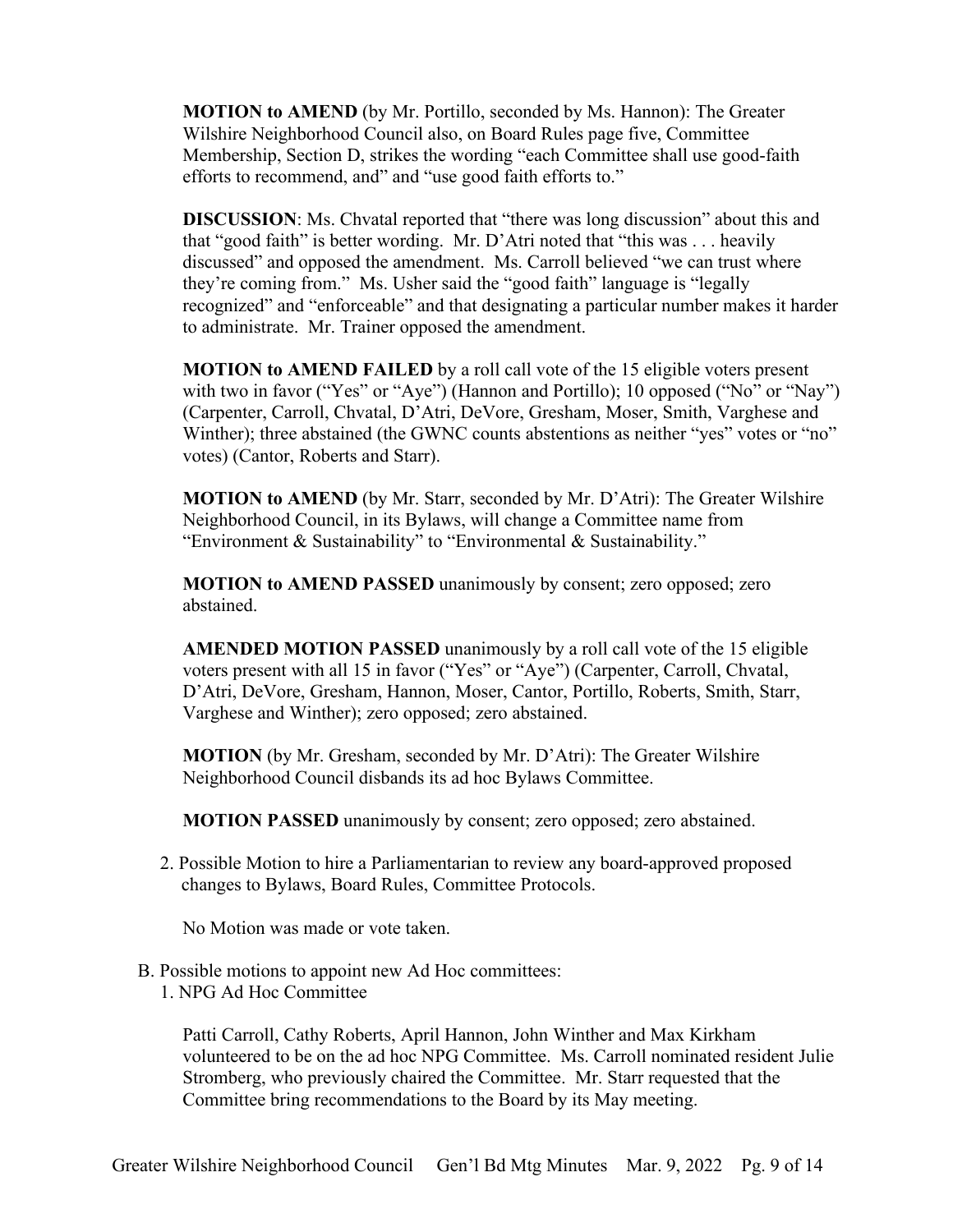**MOTION** (by Mr. D'Atri, seconded by Mr. Smith): The Greater Wilshire Neighborhood Council appoints Patti Carroll, Cathy Roberts, April Hannon, John Winther and community member Max Kirkham to an ad hoc NPG Committee that will give a status report to the Board by April and recommendations by the May meeting.

**MOTION PASSED** unanimously by consent; zero opposed; zero abstained.

2. Budget Ad Hoc Committee

Conrad Starr, Jen DeVore, Patti Carroll, John Winther and Max Kirkham volunteered to be on the ad hoc Budget Committee.

**MOTION** (by Mr. Carpenter, seconded by Mr. Smith): The Greater Wilshire Neighborhood Council appoints Conrad Starr, Jen DeVore, Patti Carroll, John Winther and Max Kirkham to an ad hoc Budget Committee to report to the Board its recommendations by the April meeting, with Ms. Carroll as the Chair.

**MOTION PASSED** unanimously by consent; zero opposed; zero abstained.

3. CD5 Candidate Forum Ad Hoc Committees

**MOTION to LAY this Item #VII. B. 3. on the TABLE** (by Mr. Starr).

**MOTION PASSED** unanimously; zero opposed; zero abstained.

*The next Agenda Item addressed was Item #IX. B.*

*[This Item was returned to after Item #IX. B.]*

**MOTION** (by Mr. Cantor, seconded by Mr. Carpenter): The Greater Wilshire Neighborhood Council appoints Juan Portillo and Conrad Starr to a CD5 candidate forum ad hoc Committee to execute the candidate forum approved at the March 9th Board meeting.

**MOTION PASSED** unanimously by consent; zero opposed; zero abstained.

*Board Member Cindy Chvatal had left by this time (10:05), making 12 Board Members present online, short of the GWNC Board quorum of thirteen).*

4. CD13 Candidate Forum Ad Hoc Committees The above Item was not addressed.

**VIII. TRANSPORTATION COMMITTEE** (Discussion and possible action) (Chair: Cindy Chvatal)

A. Committee Report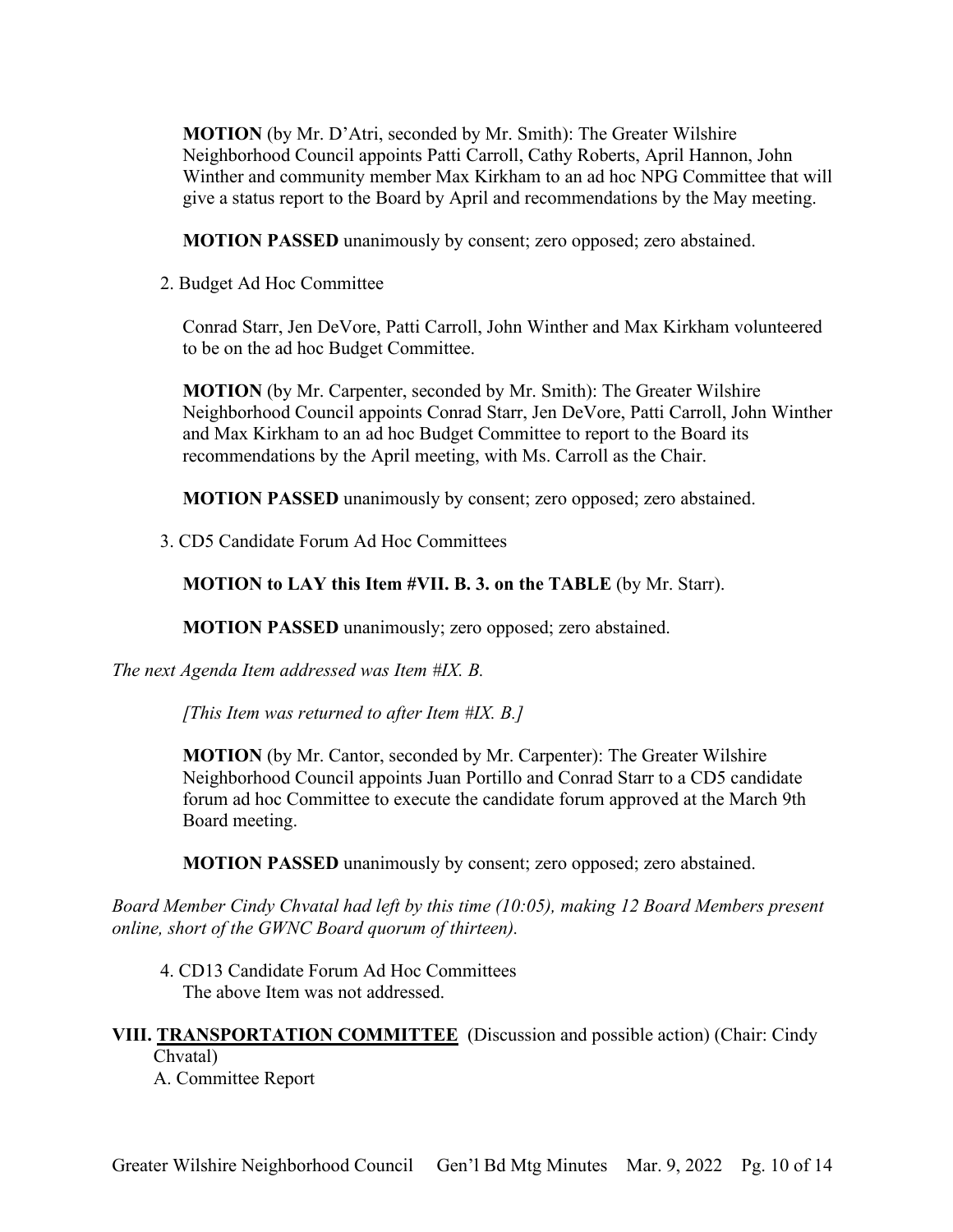B. Upcoming Transportation Committee Meeting. The next GWNC Transportation Committee Regular Meeting will be on Monday, March 28, 2022 at 7 p.m. via Zoom ID #921 5993 5555.

The above Item was not addressed.

**IX. OUTREACH COMMITTEE** (Discussion and Possible Action) (Chair: Colette Amin). A. Report on the Outreach Committee Meeting from February 15, 2022

The above Item was not addressed.

- B. CD5 & CD 13 Candidate forums Raphie Cantor and Juan Portillo
	- 1. The Outreach committee agreed to spearhead the coordination of the upcoming CD5 & CD13 Candidate Forums. Please contact Raphie Cantor to volunteer for the CD5 forum and Juan Portillo for the CD13 forum.

Ms. Amin noted the above. Mr. Starr explained that it's easier for a Neighborhood Council to co-sponsor than to sponsor such events. Mr. Cantor explained that the Mid City West Community Council is interested in co-sponsoring. He's working to see if the Ebell Theatre is available May 23 or 24, which is "late in the process." He said he would need to recuse from working on a CD5 forum because he is campaigning for a CD5 candidate. Mr. Portillo noted that other NCs already are collaborating on a CD13 forum in May and would welcome the GWNC. Mr. D'Atri and Mr. Kirkham recommended reaching out to the League of Women Voters and other organizations. Mr. Kirkham cautioned to ensure that a sponsor's event form is not needed.

2. Possible Motion: The GWNC will sponsor/co-sponsor a candidate forum for candidates for City Council District 5. Additionally, the GWNC would allocate up to \$500 for venue rental and up to \$500 for associated outreach.

**FUNDING MOTION** (by Mr. D'Atri, seconded by Mr. Carpenter): The Greater Wilshire Neighborhood Council will sponsor/co-sponsor a candidate forum for candidates for City Council District 5. Additionally, the GWNC would allocate up to \$500 for venue rental and up to \$500 for associated outreach.

*Board Member Bindhu Varghese and Alternate Board Member Caroline Moser had left by this time (9:54), making 13 Board Members present online (the GWNC Board quorum was thirteen).*

**FUNDING MOTION PASSED** by a roll call vote of the 13 eligible voters present with seven in favor ("Yes" or "Aye") (Cantor, Carpenter, D'Atri, Hannon, Portillo, Roberts, Smith); three opposed ("No" or "Nay") (Carroll, Gresham and Winther); three abstained (the GWNC counts abstentions as neither "yes" votes or "no" votes) (Chvatal, DeVore and Starr).

3. Possible Motion: The GWNC will sponsor/co-sponsor a candidate forum for candidates for City Council District 13. Additionally, the GWNC would allocate up to \$500 for venue rental and up to \$500 for associated outreach.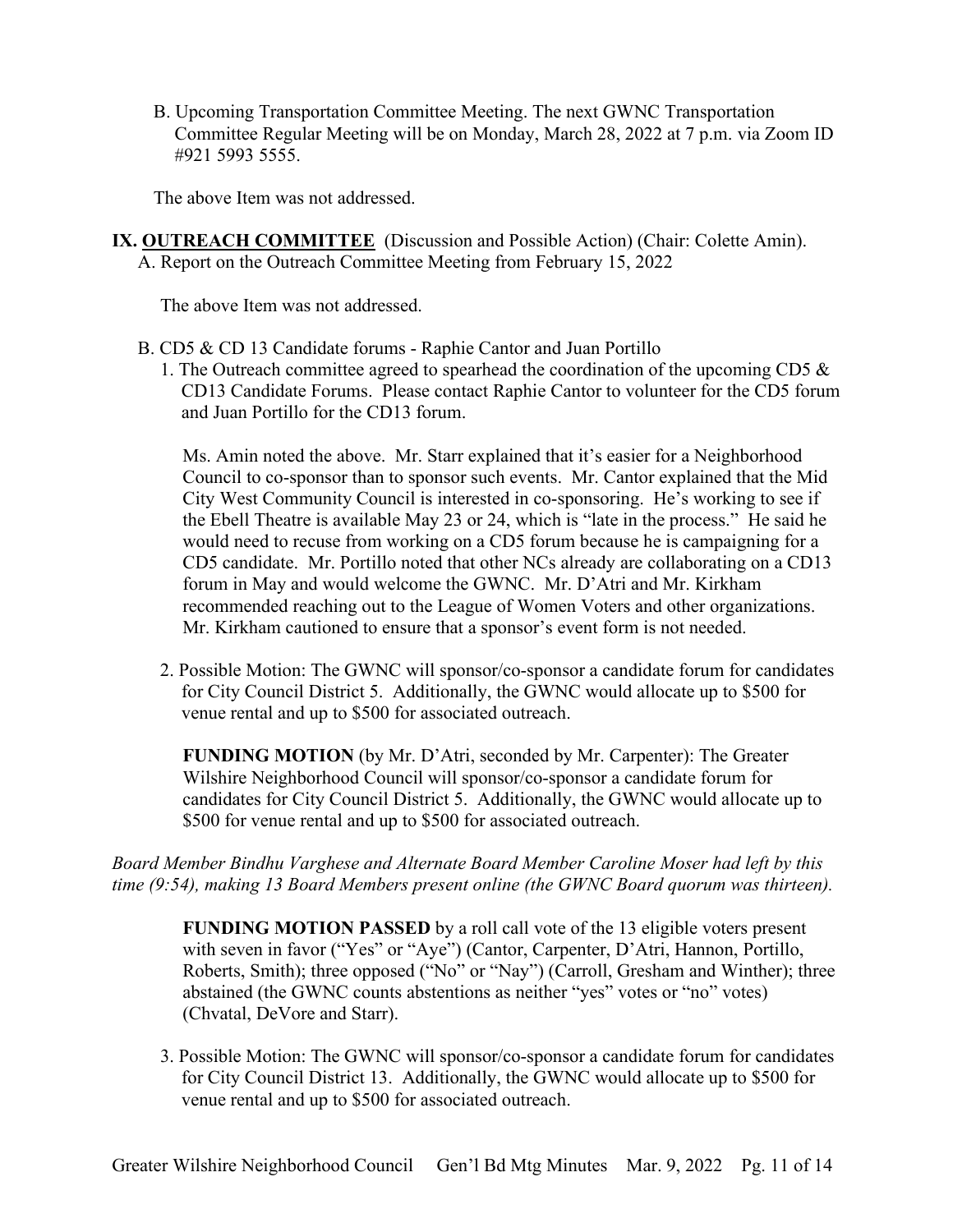**FUNDING MOTION** (by Mr. D'Atri, seconded by Ms. Hannon): The Greater Wilshire Neighborhood Council will sponsor or co-sponsor a candidate forum for candidates for City Council District 13. Additionally, the GWNC would allocate up to \$500 for venue rental and up to \$500 for associated outreach.

**MOTION to AMEND** (by Mr. Gresham): The Greater Wilshire Neighborhood Council strikes the wording "or co-sponsor" from the main Motion.

**MOTION to AMEND FAILED** for lack of a second.

**FUNDING MOTION PASSED** by a roll call vote of the 13 eligible voters present with seven in favor ("Yes" or "Aye") (Cantor, Carpenter, D'Atri, Hannon, Portillo, Roberts and Smith); four opposed ("No" or "Nay") (Carroll, Chvatal, Gresham and Winther); two abstained (the GWNC counts abstentions as neither "yes" votes or "no" votes) (DeVore and Starr).

*The next Agenda Item addressed was Item #VII. B. 3.*

- C. FoodCycleLA: (ONGOING) Outreach Committee Community Produce Recovery Activity.
	- 1. Motion to approve up to \$250 to purchase Branded GWNC grocery bags for the GWNC/FoodCycleLA effort.

The above Item was not addressed.

- D. Re: GWNC General Board Committee protocols
	- 1. Outreach Committee recommends and would like to remain with their well-researched own committee rules.

The above Item was not addressed.

- E. NEW Campaign Raphie Cantor
	- 1. Social Media discussion to increase followers, NEW Campaign to begin shortly "What do love about our Greater Wilshire Community"

The above Item was not addressed.

F. GWNC Citizen Recognition Program: The GWNC Outreach Committee is actively seeking nominations for our GWNC Citizen Recognition Program. See https://greaterwilshire.org/citizen-recognition-program/ for the nomination form.

The above Item was not addressed.

G. Upcoming Outreach Committee Meeting. The next regular GWNC Outreach Committee Meeting will be on Tuesday, March 15, 2022 at 6:30 PM via Zoom ID #982 7679 1581.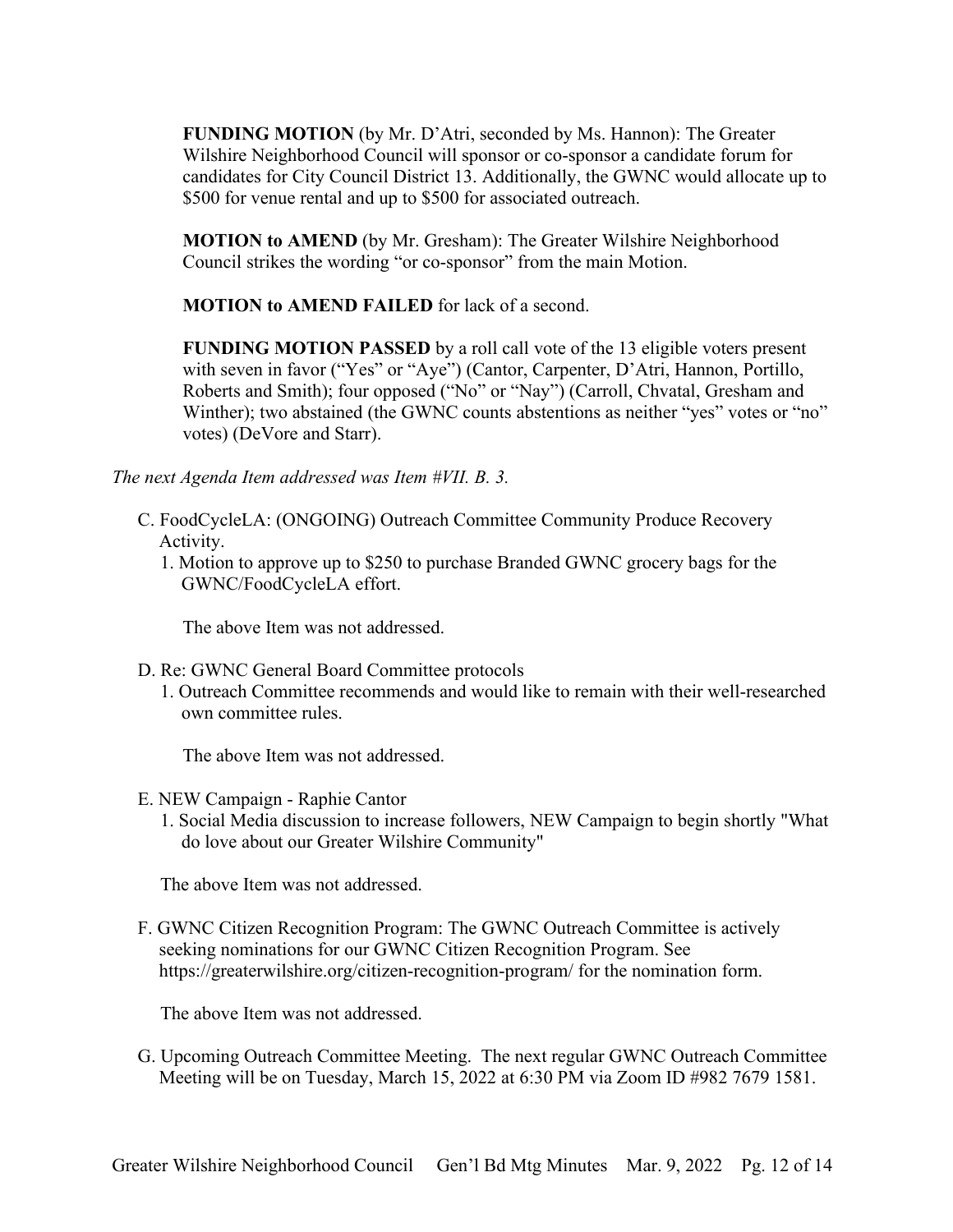The above Item was not addressed.

- **X. LAND USE COMMITTEE** (Discussion and possible action) (Chair: Brian Curran) A. Report on the February 22, 2022 Land Use Committee Meeting
	- B. Consent Calendar: a single motion approves the following items (X.B.1.-4.) without board discussion. Any Board Member may ask that any item be removed from the consent calendar and voted on separately.
		- 1. 532 N. Wilton Pl: (Gregg Adams) Filing date: 12/10/21. Replace single-family dwelling and detached garage with new 3-story duplex at the rear, and 3-story single-family dwelling + accessory dwelling unit at the front. Demolition Pre-Inspection Application No. 21019-10000-05159/Job No. B21LA23219. Case no(s): none. Zoning: R3-1. TOC: Tier 2. Area 9: Oakwood/Maplewood/St. Andrews. Hearing date(s): none. Motion: That the Greater Wilshire Neighborhood Council support the replacement of a singlefamily dwelling and detached garage with new 3-story duplex at the rear, and 3-story single-family dwelling + accessory dwelling unit at the front for the property located at 532 N. Wilton Pl. as presented on February 22, 2022.
		- 2. 810 S. Wilton Pl: (Ara Meliksetyan) Filing date: 6/16/21. Replace single-family dwelling with a 14-unit, 4-story residential building, which includes 3 very low income units, 1-story ground parking and 1-story subterranean parking. Case no(s): DIR-2021- 6050-TOC-HCA, ENV-2021-6051-EAF. Zoning: R3-1. TOC: Tier 3. Area 3: Country Club Heights. Hearing date(s): none. Motion: That the Greater Wilshire Neighborhood Council support the replacement of a single-family dwelling with a 14-unit, 4-story residential building, which includes 3 very low income units for the property located at 532 N. Wilton Pl as presented on February 22, 2022.
		- 3. 6535 W. Melrose Ave, Ste 102: (Terri Dickerhoff) Application that has yet to be filed for on-site sale of alcohol in conjunction with a new sushi restaurant in the new mixed use building at the NE corner of Highland and Melrose. Zoning: [Q] C2-1VL-SN. TOC: not eligible. Area 8: Melrose. Hearing date(s): none. Motion: That the Greater Wilshire Neighborhood Council oppose the application for a Conditional Use Permit for alcohol to allow the sale and dispensing of a full line of alcoholic beverages in an existing restaurant during the hours of  $7$  a.m.  $-11$  p.m. for the property located at 6535 W. Melrose Ave, Ste 102 as presented on February 22, 2022.
		- 4. 4001 W. 6th St: (Stacy Yoo) Filing date: 1/20/22. A CUP for the sale and service of a full line of alcohol for onsite consumption with an existing restaurant (Daedo Sikdang). Case no(s): ZA-2022-418-CUB, ENV-2022-419-CE. Zoning: C2-1. TOC: Tier 4. Area 12: Western-Wilton. Hearing date(s): none. Status: no response yet from applicant. Motion: That the Greater Wilshire Neighborhood Council oppose the Conditional Use Permit for alcohol to allow the sale and dispensing of a full line of alcoholic beverages in an existing restaurant during the hours of  $7$  a.m.  $-11$  p.m. for the property located at 4001 W. 6th St. because the developer was requested, but declined, to appear before the Committee.